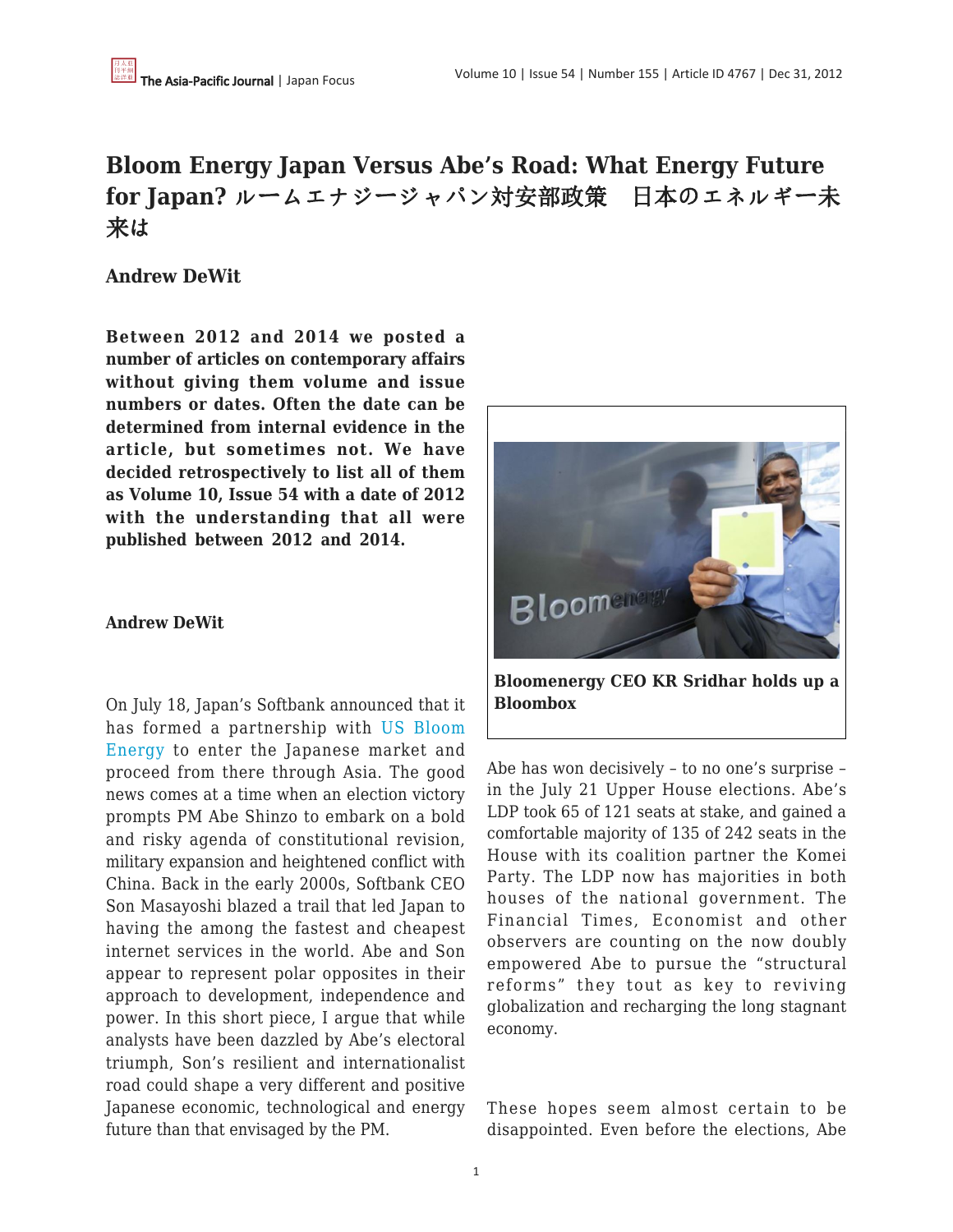

gave plenty of signs that the economy would be secondary to constitutional and historical revisionism. His provocative July 17 visit to two islets 160 kilometres from the disputed Senkaku (Diaoyu) islands was unprecedented for a Japanese PM, and completely unnecessary in light of his enormous lead in the polls. As for reform, there is already talk that METI Minister Motegi Toshimitsu may be out in a September cabinet shuffle, and that supporters of the monopolized power-market status quo will gain the upper hand.

Indeed, as the June  $29<sup>th</sup>$  edition of the Japanese business weekly Toyo Keizai related in detail, Abe quite strained relations with the peak of the economic elite who recognize the critical role that Chinese and Korean markets will play in Japan's economic future. Yonekura Hiromasu, the Chair of Keidanren, sensibly asked Abe to work harder for improved relations with China and Korea. Yonekura was treated to an explosive rebuttal from Abe, who pounded the table with his fist.

The risk also remains that Abe will visit Yasukuni Shrine in mid-August, intensifying conflict with China and South Korea over historical issues associated with the empire. In a region at the centre of multiple global crises, that act would be the height of irresponsibility. But it is a distinct possibility.

Ties that Bind

climate change hawk. Kerry went so far as to pen, on July 19, a "Getting the US-China Climate Partnership Right" contribution to Joseph Romm's "Climate Progress" blog. Kerry stressed the benefits from the US and China cooperating "to grow green together" in a "global energy market that's valued at \$6 trillion with four billion users worldwide."

As Kerry surely knows, because the Department of Energy (DOE) published a July 11 (updated July 16) [report](http://energy.gov/downloads/us-energy-sector-vulnerabilities-climate-change-and-extreme-weather) on the American energy sector's vulnerability to climate change and extreme weather, much of this green growth will have to take the form of distributed generation. Distributed generation is what Softbank has been championing in Japan since the Fukushima disaster. The recent tie-up with Bloom Energy is a critical step along that road, in a country still dominated by centralized power and led by a PM committed to nuclear restarts.

As with relations with China and Korea, Abe is on the wrong side of history in this respect, too. He stresses overseas sales of centralized nuclear power and campaigns for their restart on the home front over widespread domestic opposition, at a time when the country's best opportunity is to get in the lead on distributed green energy.

Centralized Power's Changing Climate

One consequence of the Abe threat is that US-China ties are strengthening, not only in light of their massive trade and financial ties, but also in part to minimize the risk of an Abedriven clash with China. Another force in this increasing cooperation is the role of US Secretary of State [John Kerry,](http://thinkprogress.org/climate/2013/07/19/2328571/sec-kerry-getting-the-us-china-climate-partnership-right/) a renowned

The centralized generation model of the existing utilities, especially Japan's monopolies, offers the economic efficiency of concentrating generating capacity in one place, thereby reducing per-unit costs of generated power. This is because the larger the generating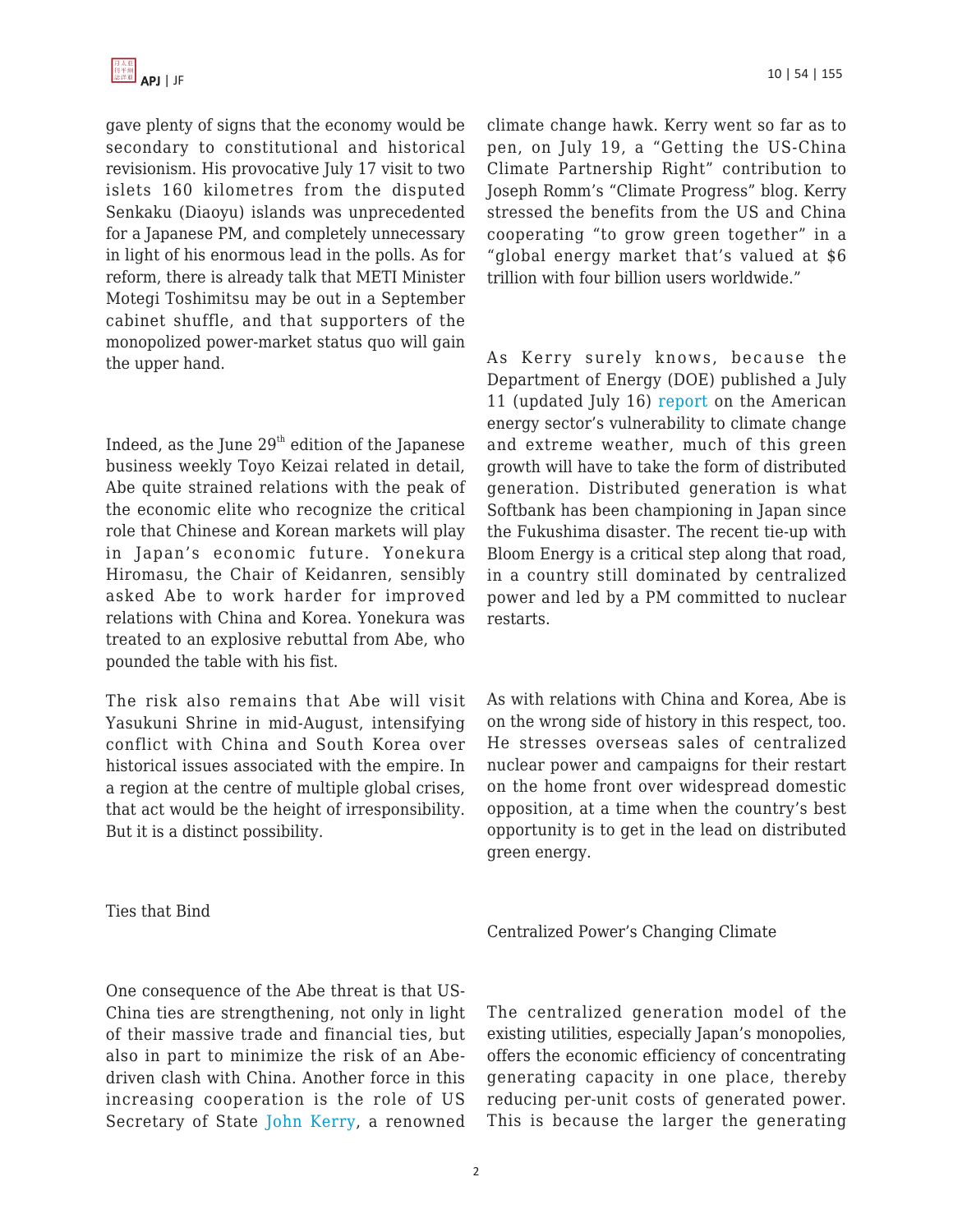station, whether it be coal or nuclear or other thermal generation, the lower the per-unit cost of output.

Yet concentrated and centralized thermal generation confronts multiple problems. Aside from generally climbing costs of conventional fuel, it is increasingly vulnerable to climate change. This vulnerability is true of the plant itself as well as the power grid that sends the generated power into population centres. Over the past several decades, we have (and "we" means particularly the developed countries) have built power systems whose underlying principle is that the efficiency gains from clustering generating capacity are to be valued above all other considerations. But recent failures of centralized generation, most notably the Fukushima triple disaster, have made business and other customers reluctant to rely on big utilities.

This became clear in the wake of Fukushima, when power supply problems wreaked havoc on global supply chains for critical materials in various manufacturing processes such automobiles and electronic products. And similar power-supply failures have occurred in numerous other cases as well, including the world's largest-ever (roughly 600 million users) last July in India. Moreover, these failures are occurring with increasing frequency, as the DOE report highlights.

There is also growing awareness of the environmental damage from large-scale generation as well as the challenges that it confronts from the water-energy nexus. The DOE report has lots of company in pinpointing this latter concern, including a long [article](http://www.fortnightly.com/fortnightly/2013/07/growing-footprint-climate-change) in the July edition of Public Utilities Fortnightly, on "the growing footprint of climate change."

As all these studies show, centralized conventional power uses enormous amounts of water at all stages of the cycle, ranging from getting the fuel out the ground to burning it and keeping the equipment from overheating. This dependence on water is one of the many reasons centralized generation is becoming unsustainable.



The mounting background of experience and empirical evidence is why a sea change is underway in thinking among corporate, military, urban and other actors concerning where they should get their power and what the acceptable trade-offs are concerning the cheapness of centralized generation (whose costs are going up anyway, even in the US) versus the still relatively more costly distributed generation (whose costs are declining).

It is thus no surprise that a prominent new customer for decentralized power is New York City, as City Hall is being removed from the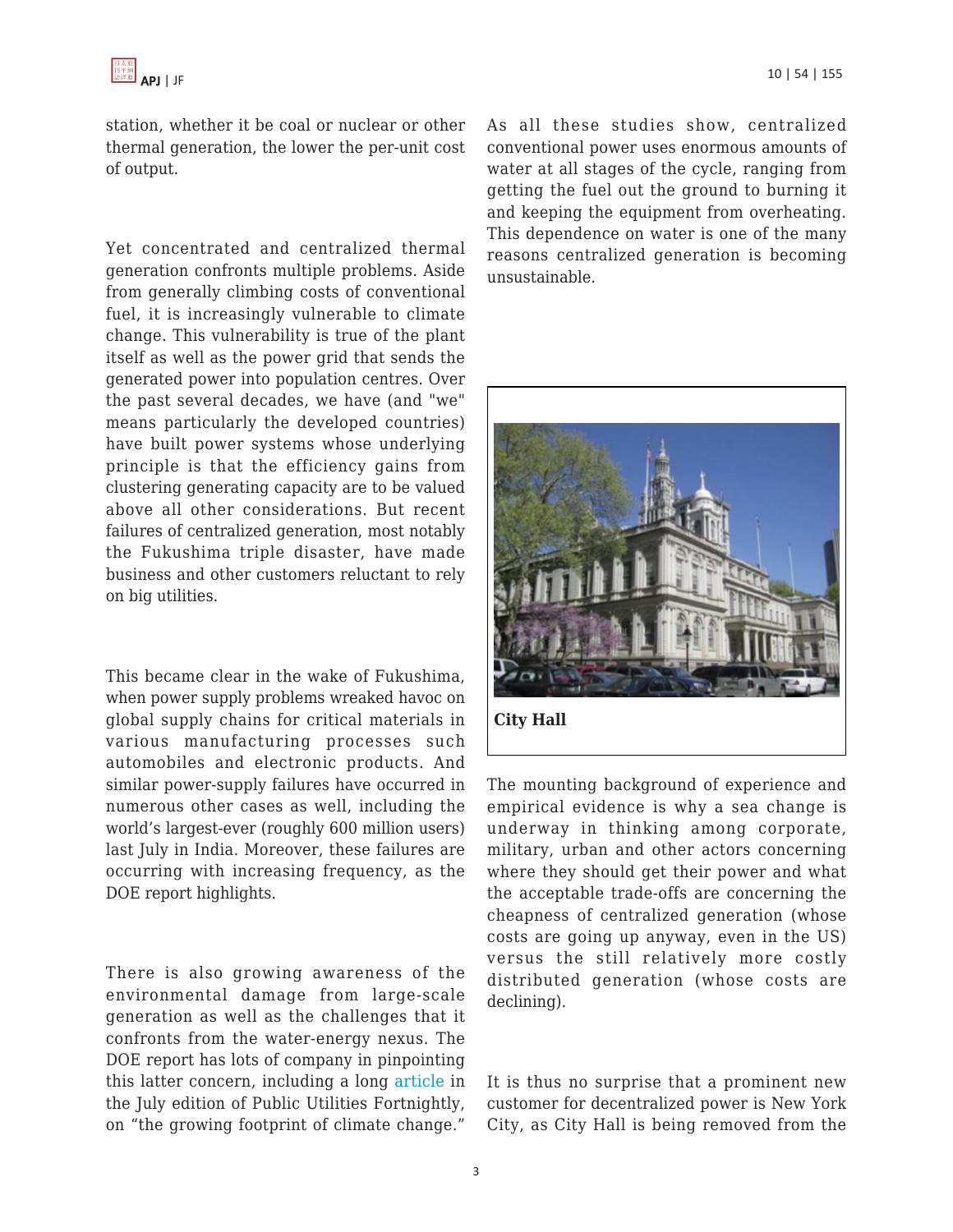conventional power grid in favor of running base load power operations from a Bloom Box. This is part of Mayor Bloomberg's strategy of increasing the city's resilience to natural disasters – such as Hurricane Sandy - and other challenges. New York's turn to distributed generation, via a Bloom Box, follows similar moves by Apple, Microsoft, Google and a host of other corporate actors.

#### The ICT Connection

Another attractive feature of the Bloom Boxes is the fact that they are very Information and Communication Technology (ICT)-centered. The output of each individual stack is monitored constantly, with interactive operations that serve to identify emergent problems as well as maximize efficiency. Moreover, being modular, the component stacks of cells in the box mean that any individual failure does not result in failure of the total system. In other words, a portion of the Bloom Box can be down due to the failure of a particular stack or set of stacks, but the overall power plant itself will continue producing power. The attractiveness of this feature perhaps cannot be overstated. It means that not only is resilience increased by deploying distributed power, but distributed power generation itself has a built-in resilience feature so that failure of a portion of the system does not jeopardize or shut down the overall system.

In addition, the ICT aspect may greatly enhance the attractiveness of the generation to Japan's local communities and other actors (especially the Ministry of Internal Affairs and Communications) that already seek to be part of the rapidly accelerating paradigm shift in power generation sources as well as power generation and consumption management. Another item that seems likely to make this fuel cell option very attractive to local actors in Japan is the fact that it runs on biogas. There is already a significant policy initiative in Japan for recovering biogas from landfills as well as wastewater and other sources. Consuming natural gas in a fuel-cell is of course more efficient than burning it in a generator, but at the same time still requires the use of a fossil fuel. But the use of [biogas](http://biomassmagazine.com/articles/9154/equipment-profile-biogas-powered-fuel-cells/) is a different matter, and thus makes the technology truly a potential "bridge to the future."

Moreover, the Bloom Box can also be used as back-up generation to support solar, wind and other intermittent generation. These latter are also a major focus of Softbank's initiatives through its [S&B Energy subsidiary.](http://www.sbenergy.co.jp) The potential threat to Japan's monopoly utilities and their centralized generation is thus multifaceted.

And even though the cost of the power from the Bloom Boxes is more expensive than what is offered by centralized thermal generation, the fact is that Japanese utilities are levying increasing charges on their large-lot power users, in many cases double digit increases. The next increase for all of them is in fact slated for August. The power-cost increases have led to massive defections by customers. For example, after Kyushu Electric raised its rates in April by an average of 11.94%, it lost 199 large-lot (over 500 kw) customers, raising the total number of large-lot customers lost since 2000 to 2194 for Kyushu Electric alone. These large-lot users have moved instead to inhouse power generation, independent producers and more efficient systems. Many public sector schools, libraries and other facilities are also dumping the utilities wherever possible. The fuel-cell alternative, via